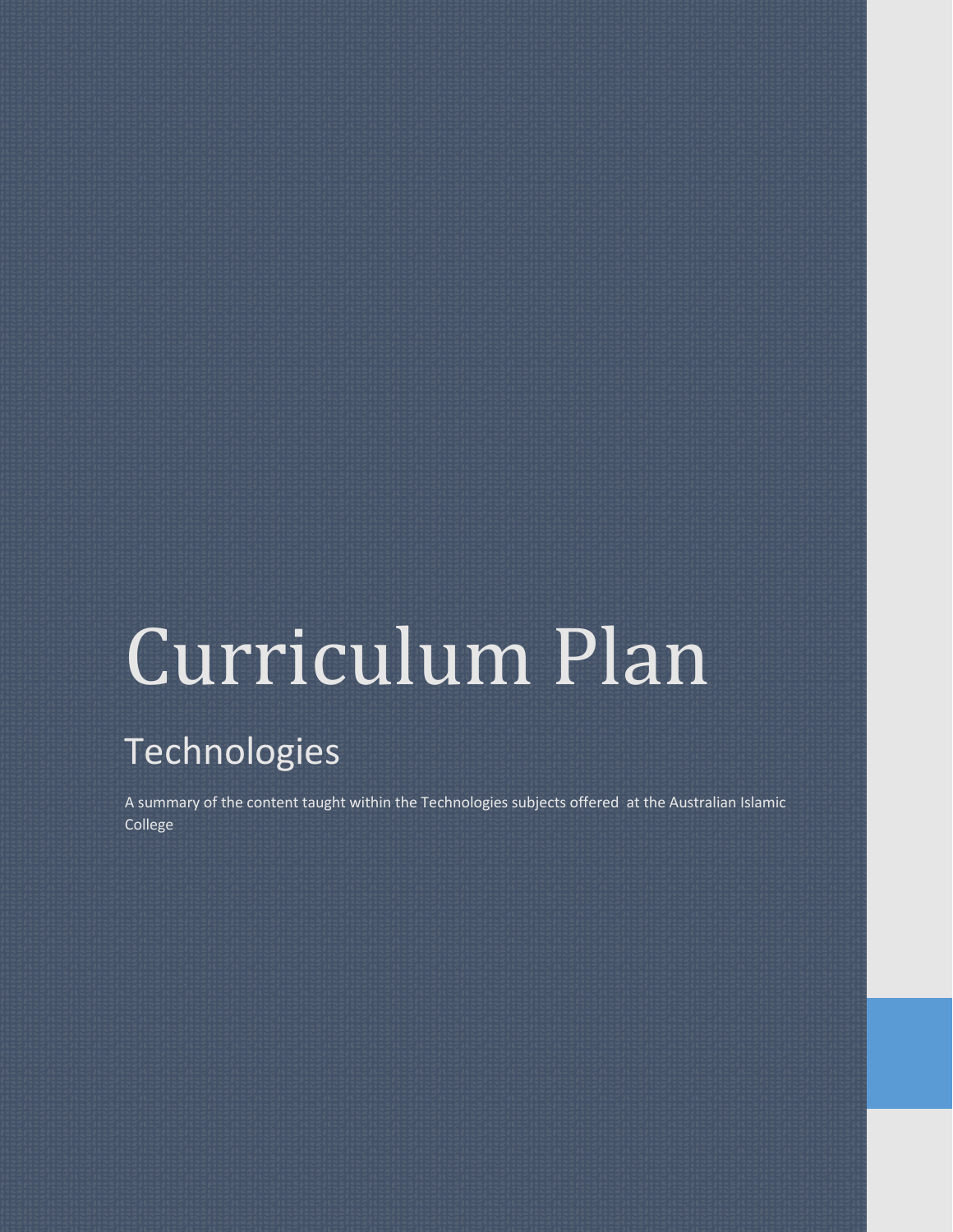# **Technologies**

The Department aims to ensure that students develop understandings, skills and attitudes relevant to both individual and vocational needs, thereby enabling them to fulfil their potential and contribute positively to society. Students develop relevant skills and understandings in a wide range of areas relating to business and information technologies.

All Technology and Enterprise subjects provide students with the underlying skills base for further study and development in Senior School. These fundamental skills are even more important now that students are able to study Senior School courses in this area which lead to tertiary entrance scores. The ability to apply learning from a number of areas will be an advantage in gaining university entry for many students.

A lot has changed with the implementation of the national curriculum. At the AIC we are using it as an opportunity to integrate technology and new teaching tools into the classroom.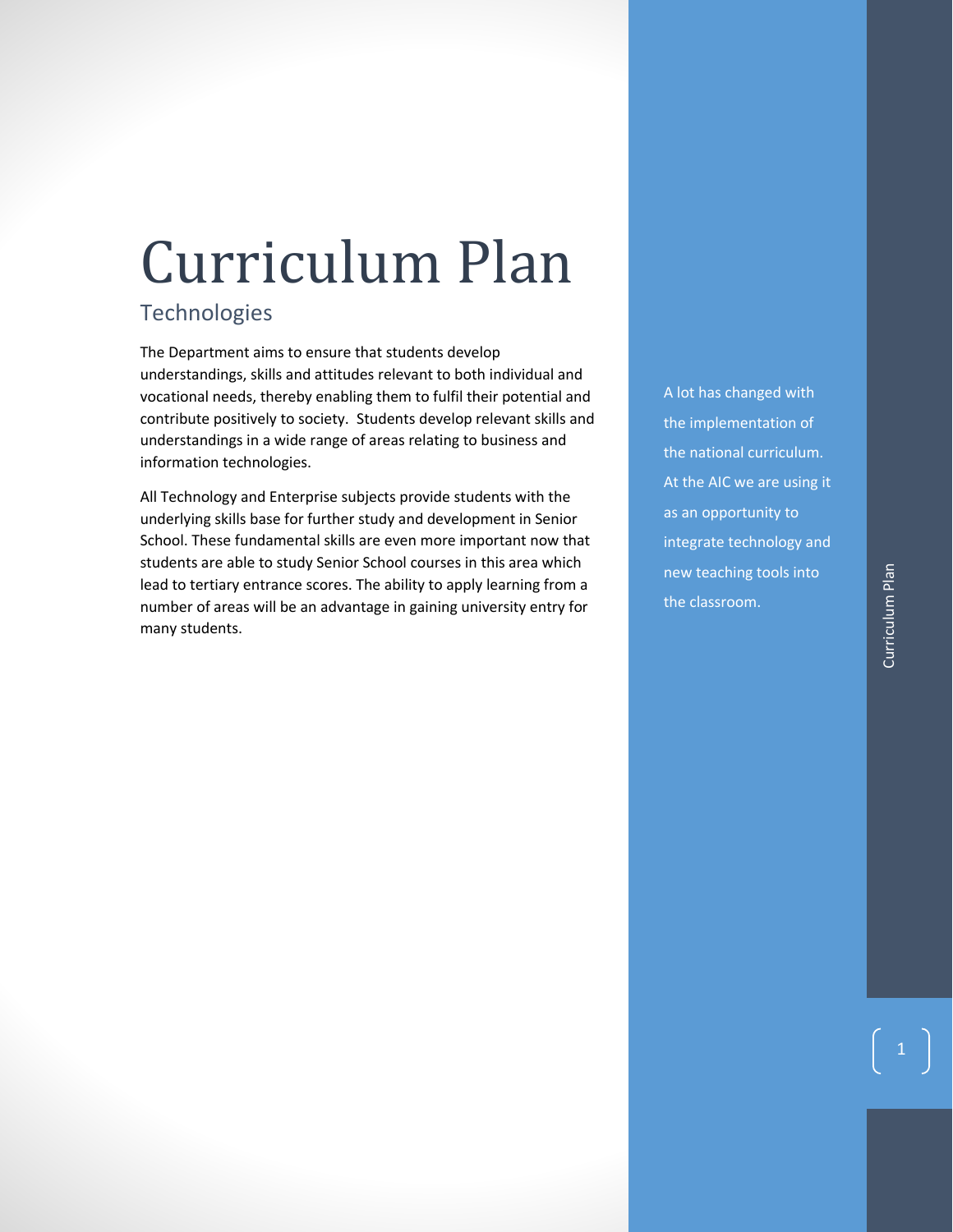# Lower School Years 7 to 10

The technology and enterprise area offers the following disciplines for year 7 to 10 Students.

| Subject                                                                                                                                                                                                                        | <b>Year Group</b> | Hours per week |
|--------------------------------------------------------------------------------------------------------------------------------------------------------------------------------------------------------------------------------|-------------------|----------------|
| Design and Technology<br><b>Woodwork</b><br>$\bullet$<br><b>Food and Technology</b><br>$\bullet$<br><b>Engineering principles and systems</b><br>$\bullet$<br><b>Materials and technologies</b><br>$\bullet$<br>specialization | $7-9$             | $\mathbf{1}$   |
| Digital Technologies                                                                                                                                                                                                           | $7-9$             | 2.5            |

# Upper School Years 11 to 12

The technologies area offers the following disciplines for year 11 to 12 Students.

| Subject                                                                                               | <b>Year Group</b> | No of Hours per week |
|-------------------------------------------------------------------------------------------------------|-------------------|----------------------|
| <b>Applied Information Technology</b><br><b>ATAR Unit 1-4</b><br><b>General Unit 1-4</b><br>$\bullet$ | 11&12             | 5                    |
| Computer science<br><b>ATAR Unit 1-4</b><br><b>General Unit 1-2</b>                                   | 11&12             | 5                    |
| Materials Design & Technology (Textiles)<br><b>General Unit 1-4</b><br>$\bullet$                      | 11 & 12           | 5                    |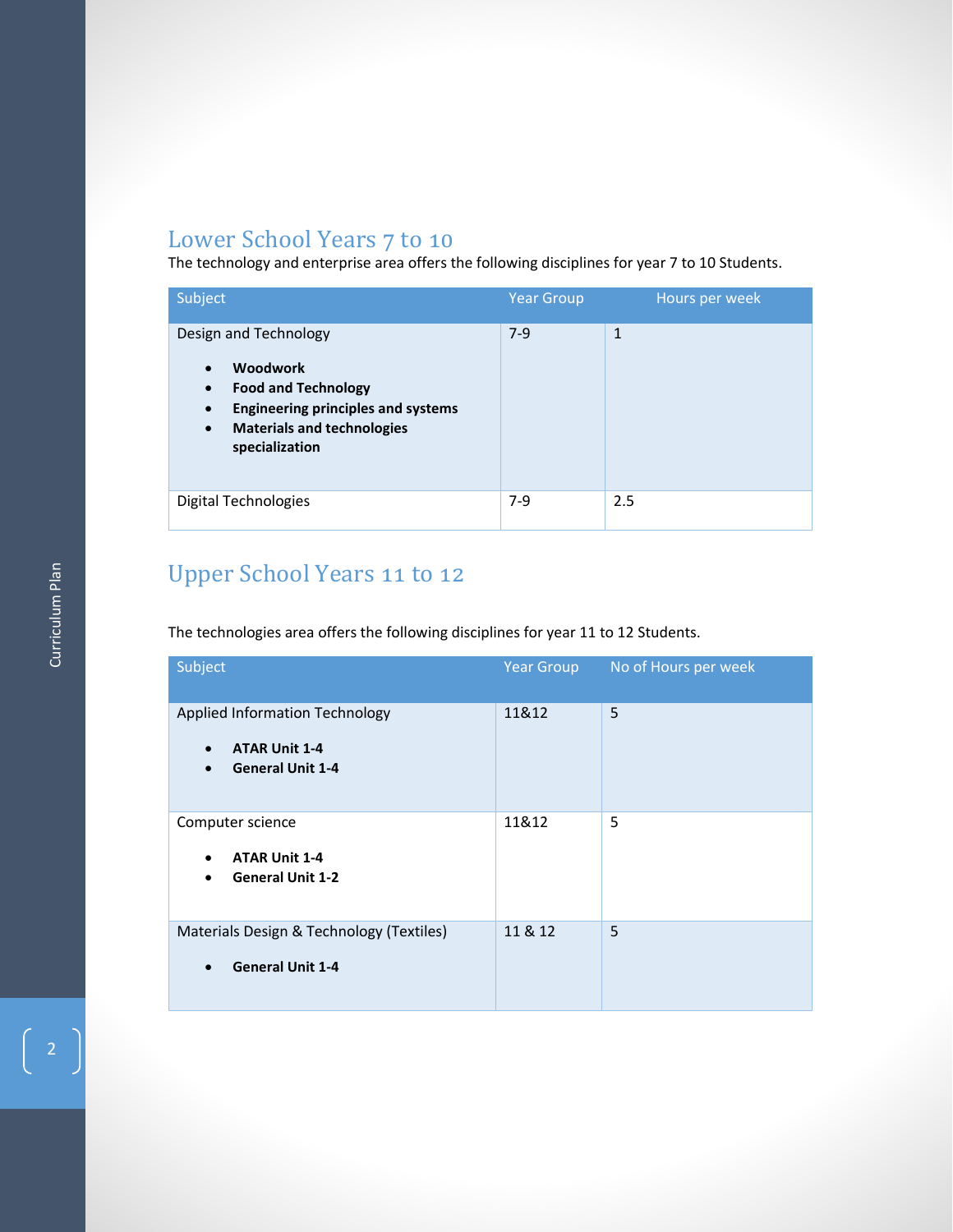# Guidelines for the Delivery of the curriculum

# 1. Teaching and Learning Programs:

All teachers should distribute a copy of teaching program, assessment policy. All year 7-12 programs must be strictly followed. Any part of the program must not be changed without prior permission or consultation with the HOLA. All assessment tasks mentioned in this program must be administered all the time unless otherwise discussed with the HOLA. Any modification /change in the program/ assessments tasks must be discussed in the general departmental meeting.

# 2. Assessments:

All formal assessments must be carried out on the same week for respective year levels. Teachers are given responsibility for writing some part of the tests; answer keys for marking and the final test are compiled by HOLA. Feedback must be given to students as soon as possible and students should do the correction in their own time and must understand their mistakes for that particular test.

The school policy is to evaluate students twice a term on the term test and the assessment task.

# 3. Reporting and Marks Analysis:

Reports for every year group need to be submitted electronically on the AIC info. Names of all the students on risk from year 12 should be given to the HOLA as well to the Deputy Principal (Sr. Khurshida Islam) monthly.

Once the marks are entered by the teachers, teachers send their analysis to the HOLA.

Then HOLA analyses the results and send the report to the principal and to the Deputy Principal with the board report.

# 4. Teacher's electronic resources and the implementation of electronic student work

All teachers must have an Edmodo and Code Avengers account where they can keep track of all students corrected tests, student course progress and content, and an electronic copy of all student programs.

# 6. File inspections:

With prior notification, the HOLA will be checking student' electronic work. All teachers will be given a checklist prior to the file inspection date.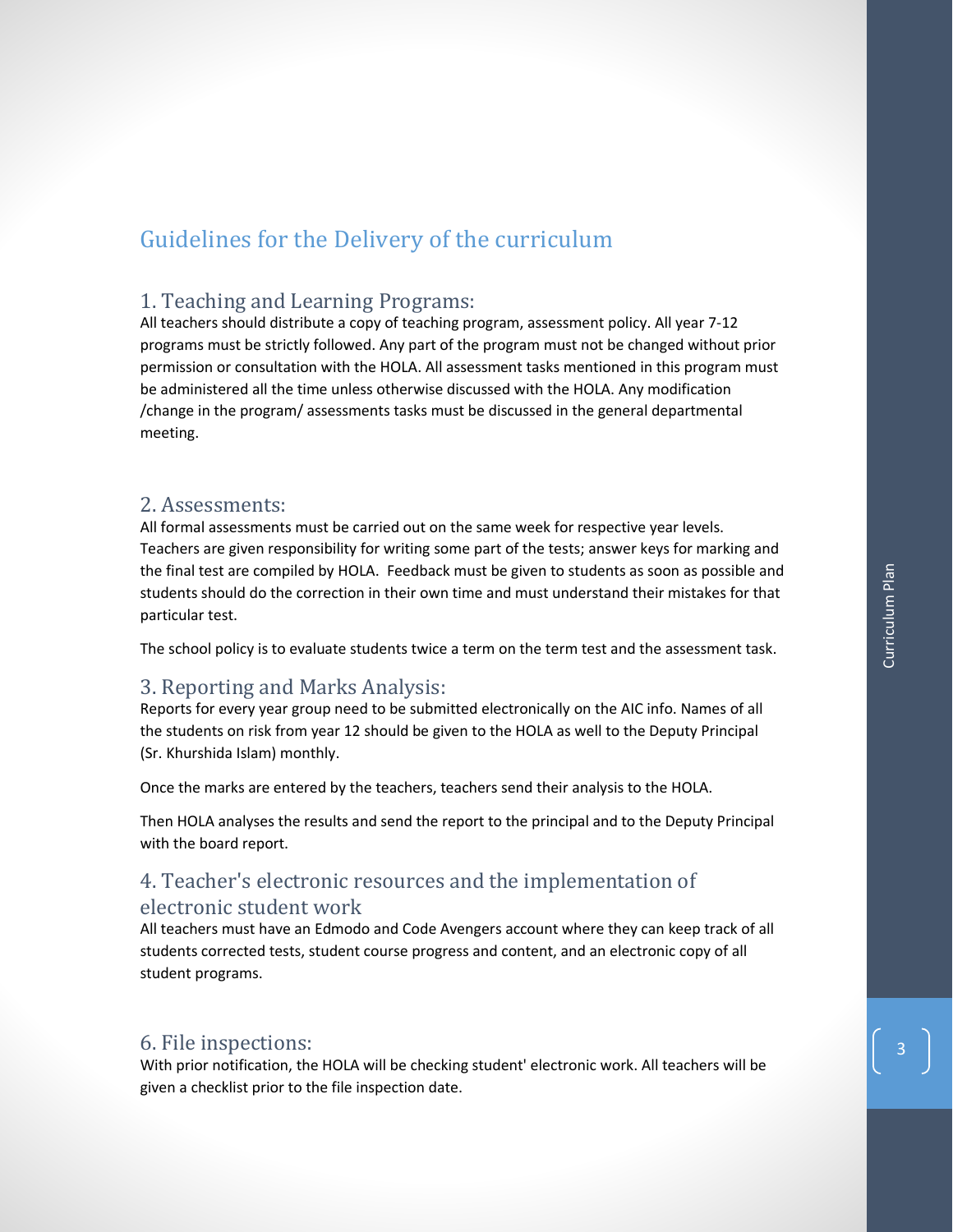# 7. Teaching Year 12 subjects:

The programs, tasks and exams for the year 11 and 12 courses is managed by the teacher teaching that course. The teachers has to follow all the programs designed by curriculum council and follow the guidelines mentioned by Curriculum council.

All teachers teaching Year 12 subjects must provide students sufficient study materials and past WACE examination papers and must ensure that students practice. Fortnightly feedback about the students' performance should be given to HOLA and Deputy Principal.

# 8. External Moderation for year 12 subjects:

Teachers teaching year 12 subjects should do small group moderation if the number of students is less than 10. In 2015, MPA Stage 3 is moderated with Ocean Reef Senior High School.

# 9. Internal Moderation

Internal moderation is done once a semester where teachers from Kewdale, Thornlie and Dianella come to Kewdale and moderate student work.

# 10. Computer Skills competitions

In 2015 the ICAS computer skills competition was undertaken in May. Furthermore the ICT Young Explorers Competition is being undertaken by select Year 8 and 9 students.

# 11. Students' work samples

Student work samples are readily available online 24/7. Teachers must share student samples in the shared X Drive.

# 12. Relief work

Teachers must provide instructions for relief teachers via i-wise in the central office if they are not coming to school. Upper school teachers require to attach relief work which is not part of an electronic course in i-wise with specific instructions.

4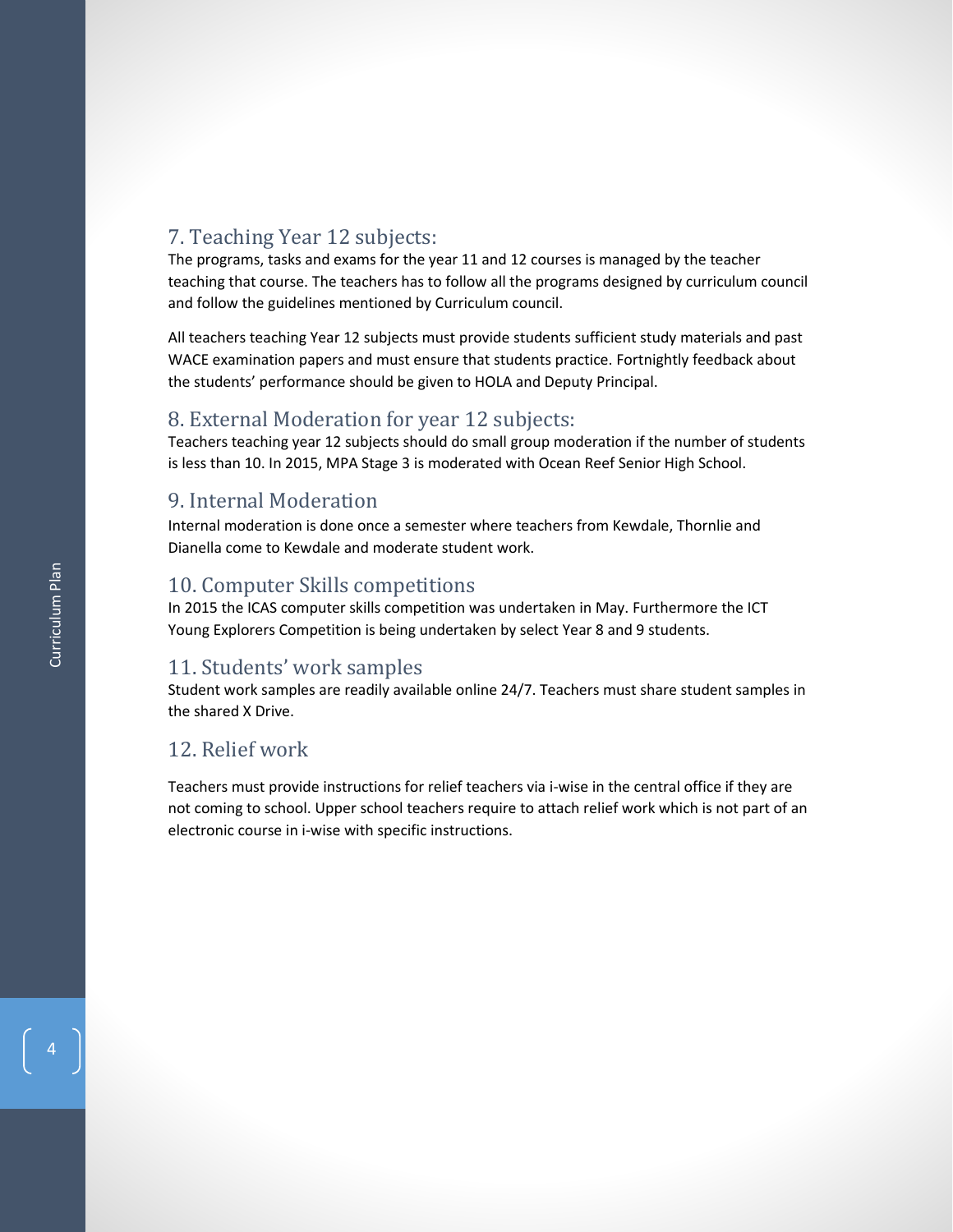# 13. Professional Development

Teachers must get their P.D approve from the HOLA before they register for the P.D. The HOLA has to receive Principal approval.

# 14. Consensus Moderation

Teachers teaching year 12 must attend **consensus moderation meetings**. The information will be sent to the teachers by Deputy Principal.

# 15. Dept. Meetings

All teachers must attend dept. meetings organized by their HOLA. There are two to three department meetings per term.

# 16. User name and passwords for students and teachers

Below are the accounts for each student and teacher in the department, which are stored in a centralized excel spreadsheet for reference.

- 1. Student Edmodo Accounts:
- 2. Student Code Combat Accounts:
- 3. Student Code Avengers Accounts:
- 4. Teachers Appretio Accounts: Emailed to all staff via their school email address.
- 5. Teachers Office 365 Accounts: Setup by Br. Omar and Br. Khayat.
- 6. Teachers Network Login Accounts: Teachers account setup by Br. Omar during induction phase.

# 17. Use of Cameras

Teachers need to book cameras at least 48 hours before leasing. The technologies department currently has four DSLR cameras.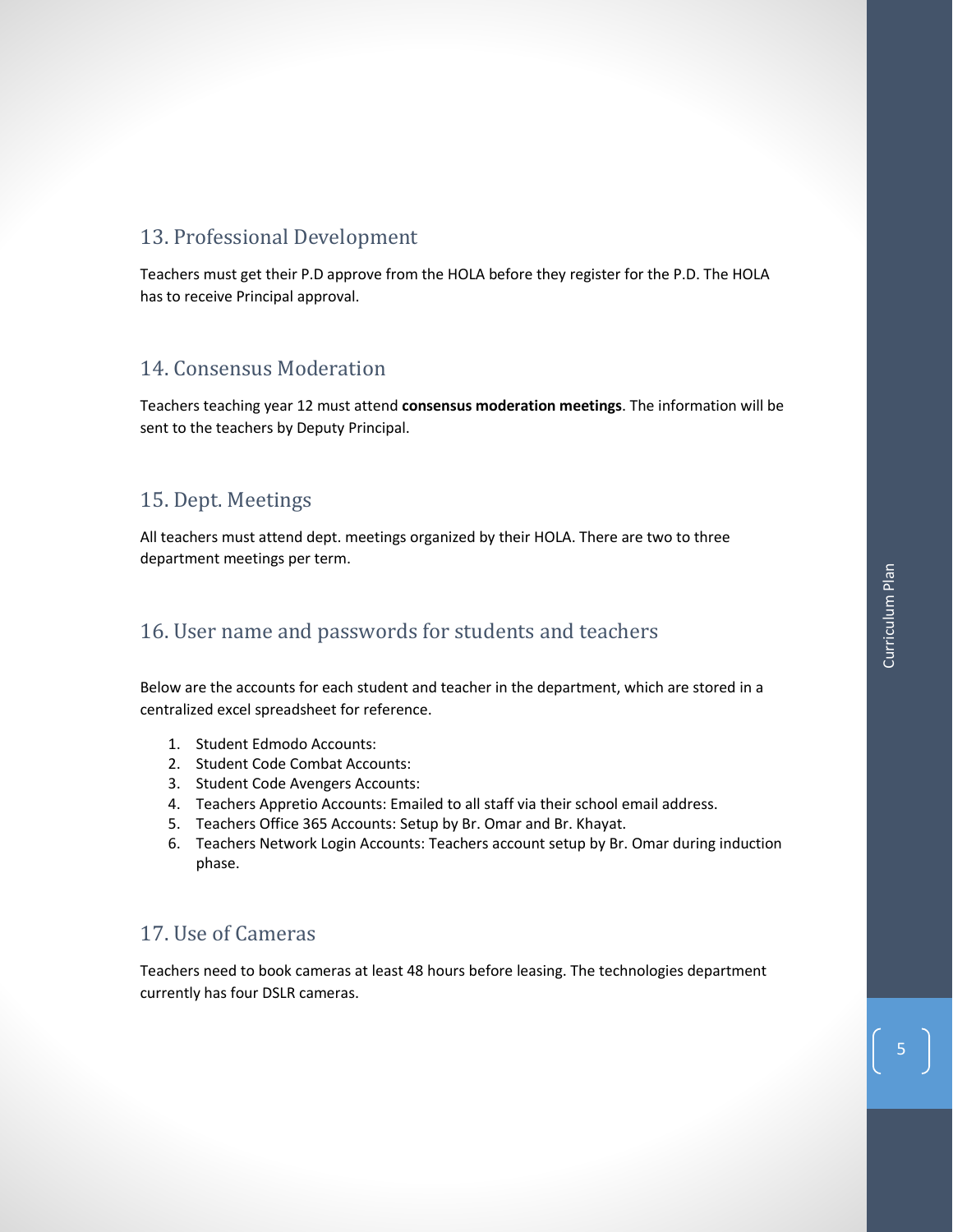# 18. Lab and Laptop Bookings

Please keep the following in mind when booking a lab or laptops

- 1) Please send Br. Dervish an i-mail or email in regards to your booking request with a minimum of one day notice (the earlier the request, the more likely you are to receive your request). In this i-mail I will require the following information.
	- a. The date and period.
	- b. The number of devices you require.

Note: You will not be able to borrow even a single laptop without a booking, and the caretaker teacher maintains the right to decline your request without a booking.

- 2) Once the booking is confirmed and the period comes, the teacher (and several students) are required to come to the caretakers' room, and sign a registry confirming you are taking laptops/booking a lab. Please be on time as caretaker teachers have their own classes to attend to.
	- a. Have approximately one student accompany you for every 5 laptops, as laptops have been dropped this term.

Note: If you do not come in person and sign the registry you will not be given access to any laptops. Once you sign the registry you are liable for any damages during the period of your use, so keep a watchful eye.

- 3) A technology lab is not somewhere where students' are distracted. While the overwhelming majority once again are diligent and ensure students' are working throughout the period, students' who are off-topic are the students who damage equipment. Please ensure you are not marking, or distracted when supervising in a technology lab.
- 4) When returning the laptops or leaving the technology lab, leave it as you saw it.

This means:

- Ensure chairs are pushed in,
- Keyboards and mice placed neatly,
- Computers logged off, and
- No rubbish is left behind.
- No equipment is marked including tables and chairs.
- Ensure laptops are returned to the same bay they were taken from in their sleeves.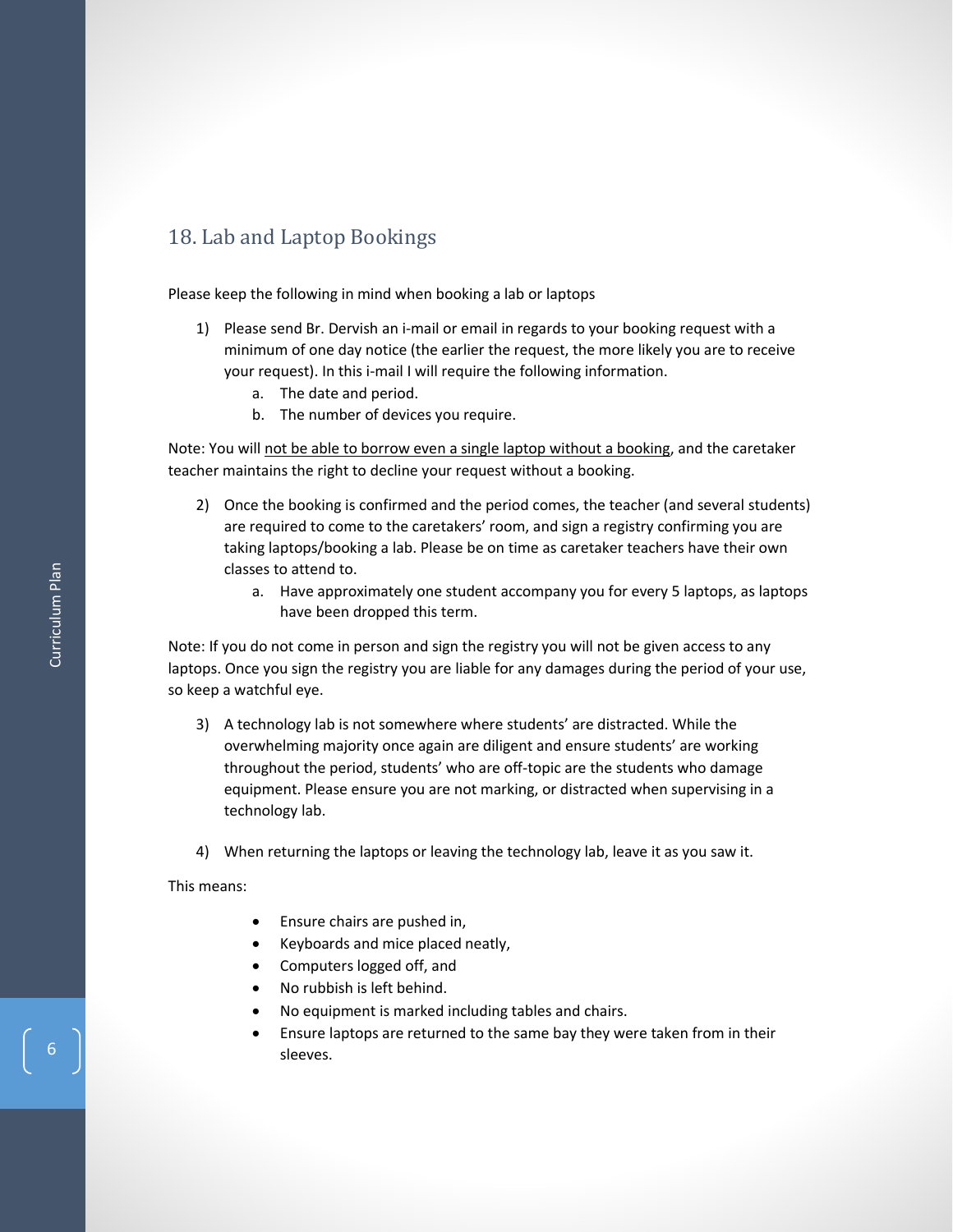5) To all caretaker teachers, please be aware that the laptops are the property of the College and every single teacher/student has the right to use them. If you are not in a period which is not marked on your timetable as a technology class, please let me know and I will assure you have the proper provisions during these periods. Otherwise bookings will be made, and you will be informed of bookings, however I do not require your confirmation as this will cause unforeseeable delays.

# 18. Resources and other issues

Teachers who require additional technological resources are to request them from the HOLA so that they may be organized.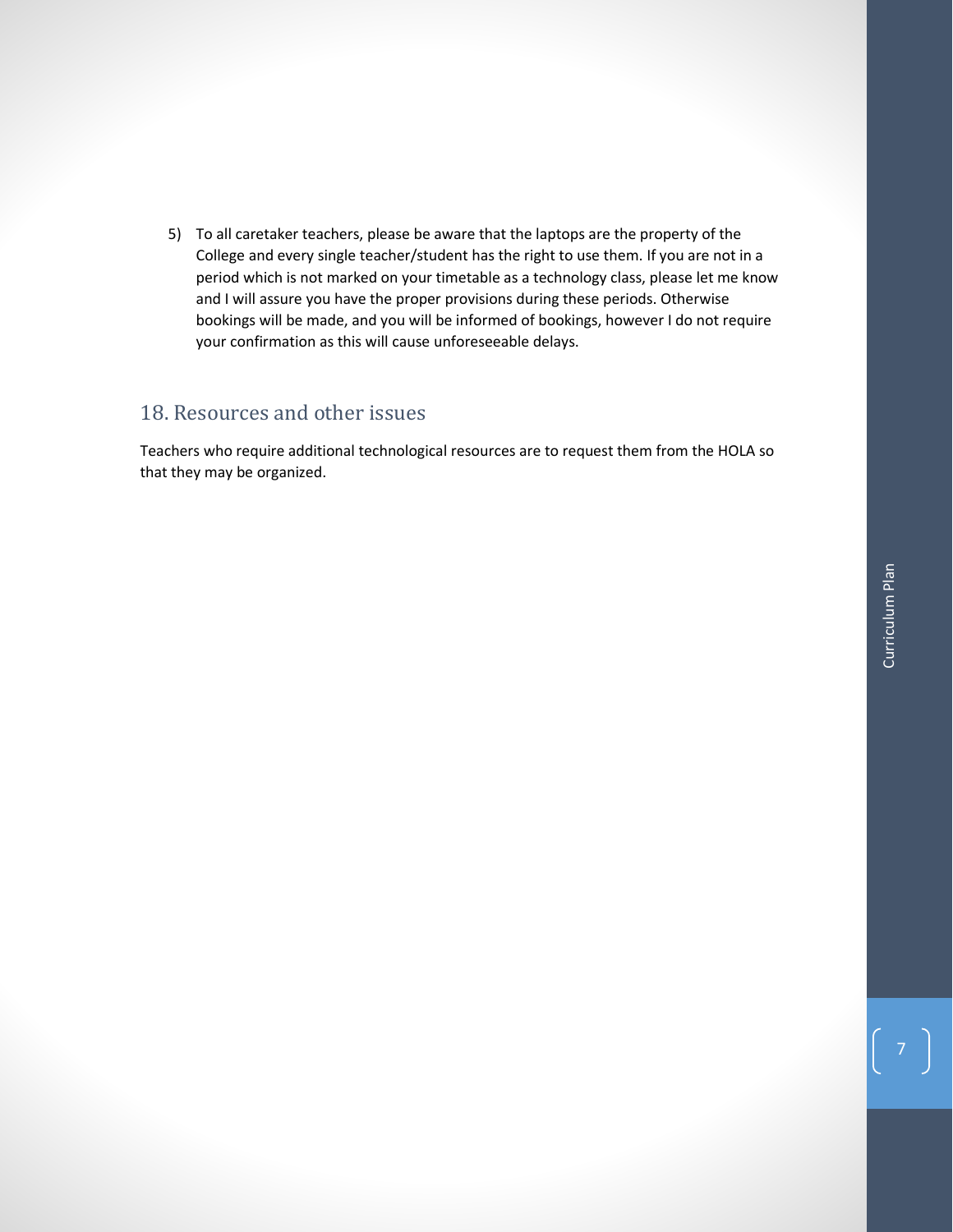# Subject Offerings

# Design and Technology:

In 2013, The Australian Islamic College, Kewdale Campus, introduced Design and Technology into the curriculum for Year 7,8 and 9 students. The focus of the courses will be to introduce students to **tools** that offer pathways into apprenticeships. The rationale for choosing tools that relate to professional vocations is based on parental expectations of students attending The Australian Islamic College.

**Year 7**: Project to make a **Book Holder**

**Year 8**: Project to make a **Chair**

**Year 9:** Project to make a **Table**

Design and Technology course also offer instruction on the fundamental concepts that inform health and safety risks and procedures which relate to materials.

Please refer for the next page for **Lower school Digital Technologies**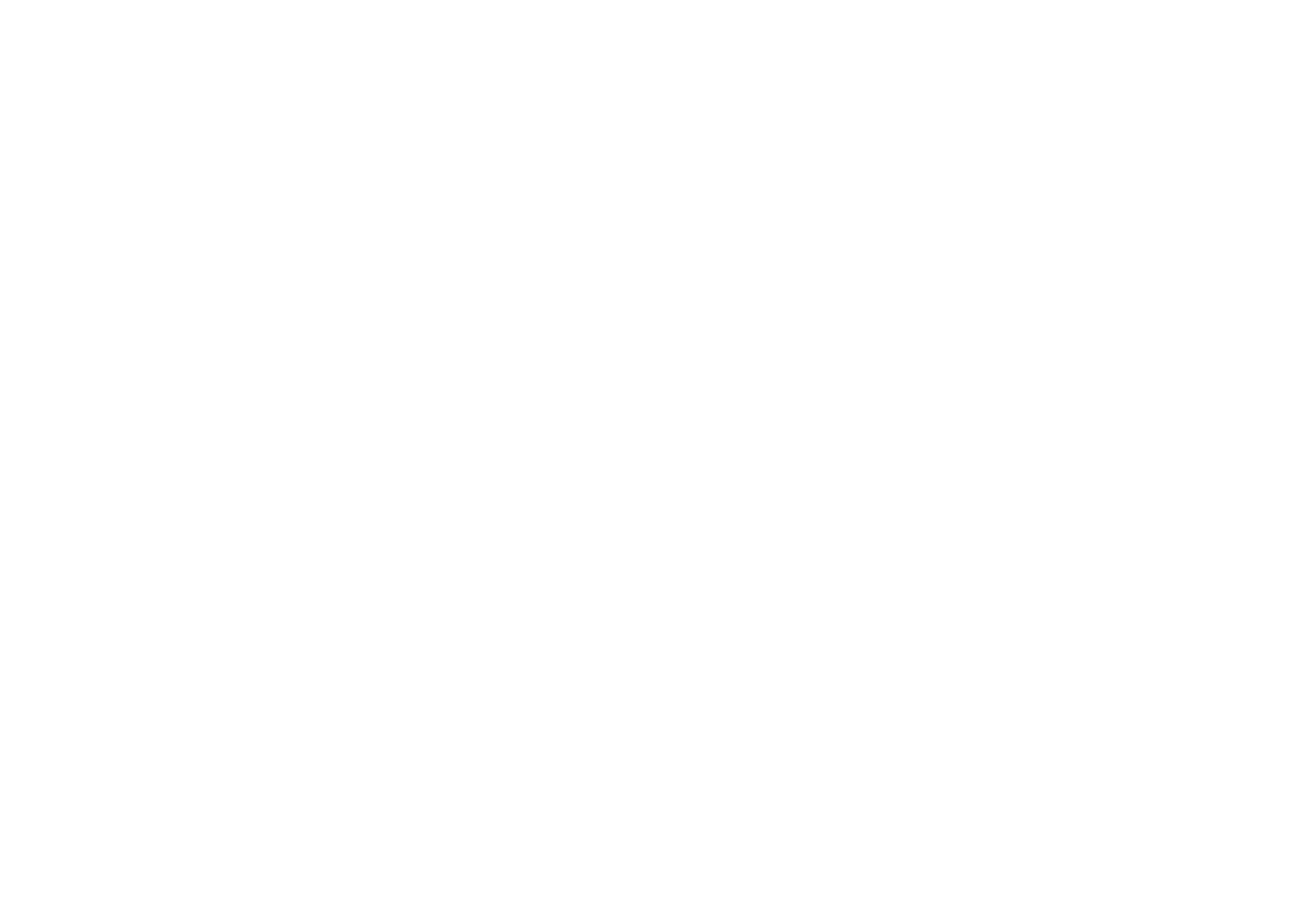|                      | <b>Year 7 Digital Technologies</b> |                                                                                                                                                                                                                                                                                                                                   |                                                                                                                                                                                                                                   |                                                                                                                                                                                                                                                                                                                                                                                                                                                                                                                                                                                                                                                                                                                                                                                                     |                                                                                                                                                                                                            |  |
|----------------------|------------------------------------|-----------------------------------------------------------------------------------------------------------------------------------------------------------------------------------------------------------------------------------------------------------------------------------------------------------------------------------|-----------------------------------------------------------------------------------------------------------------------------------------------------------------------------------------------------------------------------------|-----------------------------------------------------------------------------------------------------------------------------------------------------------------------------------------------------------------------------------------------------------------------------------------------------------------------------------------------------------------------------------------------------------------------------------------------------------------------------------------------------------------------------------------------------------------------------------------------------------------------------------------------------------------------------------------------------------------------------------------------------------------------------------------------------|------------------------------------------------------------------------------------------------------------------------------------------------------------------------------------------------------------|--|
|                      | Year level description             | Learning in Digital Technologies focuses on further developing understanding and skills in computational thinking such as decomposing problems and prototyping; and engaging students with a wider<br>range of information systems as they broaden their experiences and involvement in national, regional and global activities. |                                                                                                                                                                                                                                   |                                                                                                                                                                                                                                                                                                                                                                                                                                                                                                                                                                                                                                                                                                                                                                                                     |                                                                                                                                                                                                            |  |
|                      |                                    | By the end of Year 7, students will have had opportunities to create a range of digital solutions, such as interactive web applications or programmable multimedia assets or simulations of relationships<br>between objects in the real world.                                                                                   |                                                                                                                                                                                                                                   |                                                                                                                                                                                                                                                                                                                                                                                                                                                                                                                                                                                                                                                                                                                                                                                                     |                                                                                                                                                                                                            |  |
|                      |                                    | constraints.                                                                                                                                                                                                                                                                                                                      |                                                                                                                                                                                                                                   | In Year 7, students analyze the properties of networked systems and their suitability and use for the transmission of data types. They acquire, analyze, validate and evaluate various types of data, and<br>appreciate the complexities of storing and transmitting that data in digital systems. Students use structured data to model objects and events that shape the communities they actively engage with.<br>They further develop their understanding of the vital role that data plays in their lives, and how the data and related systems define and are limited by technical, environmental, economic and social                                                                                                                                                                        |                                                                                                                                                                                                            |  |
| Identify curriculum  |                                    |                                                                                                                                                                                                                                                                                                                                   |                                                                                                                                                                                                                                   | They further develop abstractions by identifying common elements while decomposing apparently different problems and systems to define requirements, and recognize that abstractions hide<br>irrelevant details for particular purposes. When defining problems, students identify the key elements of the problems and the factors and constraints at play. They design increasingly complex<br>algorithms that allow data to be manipulated automatically, and explore different ways of showing the relationship between data elements to help computation, such as using pivot tables, graphs and<br>clearly defined mark-up or rules. They progress from designing the user interface to considering user experience factors such as user expertise, accessibility and usability requirements. |                                                                                                                                                                                                            |  |
|                      |                                    |                                                                                                                                                                                                                                                                                                                                   |                                                                                                                                                                                                                                   | They broaden their programming experiences to include general-purpose programming languages, and incorporate subprograms into their solutions. They predict and evaluate their developed and<br>existing solutions, considering time, tasks, data and the safe and sustainable use of information systems, and anticipate any risks associated with the use or adoption of such systems.                                                                                                                                                                                                                                                                                                                                                                                                            |                                                                                                                                                                                                            |  |
|                      |                                    |                                                                                                                                                                                                                                                                                                                                   |                                                                                                                                                                                                                                   | Students plan and manage individual and team projects with some autonomy. They consider ways of managing the exchange of ideas, tasks and files, and techniques for monitoring progress and<br>feedback. When communicating and collaborating online, students develop an understanding of different social contexts, for example acknowledging cultural practices and meeting legal obligations.                                                                                                                                                                                                                                                                                                                                                                                                   |                                                                                                                                                                                                            |  |
|                      | <b>Achievement standard</b>        | By the end of Year 7, students distinguish between different types of networks and defined purposes. They explain how text, image and audio data can be represented, secured and presented in digital<br>systems.                                                                                                                 |                                                                                                                                                                                                                                   |                                                                                                                                                                                                                                                                                                                                                                                                                                                                                                                                                                                                                                                                                                                                                                                                     |                                                                                                                                                                                                            |  |
|                      |                                    |                                                                                                                                                                                                                                                                                                                                   |                                                                                                                                                                                                                                   | Students plan and manage digital projects to create interactive information. They define and decompose problems in terms of functional requirements and constraints. Students design user experiences                                                                                                                                                                                                                                                                                                                                                                                                                                                                                                                                                                                               |                                                                                                                                                                                                            |  |
|                      |                                    |                                                                                                                                                                                                                                                                                                                                   |                                                                                                                                                                                                                                   | and algorithms incorporating branching and iterations, and test, modify and implement digital solutions. They evaluate information systems and their solutions in terms of meeting needs, innovation<br>and sustainability. They analyze and evaluate data from a range of sources to model and create solutions. They use appropriate protocols when communicating and collaborating online.                                                                                                                                                                                                                                                                                                                                                                                                       |                                                                                                                                                                                                            |  |
|                      |                                    |                                                                                                                                                                                                                                                                                                                                   |                                                                                                                                                                                                                                   | Source: Australian Curriculum, Assessment and Reporting Authority (ACARA), Australian Curriculum Digital Technologies for Foundation-10, http://www.australiancurriculum.edu.au/technologies/digital-technologies/curriculum/f                                                                                                                                                                                                                                                                                                                                                                                                                                                                                                                                                                      |                                                                                                                                                                                                            |  |
|                      | <b>Term overview</b>               | Term 1                                                                                                                                                                                                                                                                                                                            | Term 2                                                                                                                                                                                                                            | Term <sub>3</sub>                                                                                                                                                                                                                                                                                                                                                                                                                                                                                                                                                                                                                                                                                                                                                                                   | Term 4                                                                                                                                                                                                     |  |
|                      |                                    | Digital Data (Binary) & Data Transmission<br>(Networking & Protocols)                                                                                                                                                                                                                                                             | Databases, Programming in Html - Developing<br>Webpages                                                                                                                                                                           | <b>Programming in Java</b>                                                                                                                                                                                                                                                                                                                                                                                                                                                                                                                                                                                                                                                                                                                                                                          | <b>Digital Imaging</b>                                                                                                                                                                                     |  |
|                      |                                    | Students at AIC will learn to convert between<br>decimal and binary, and identify that the                                                                                                                                                                                                                                        | At the AIC students are introduced to the core<br>concepts of computer-programming in Html.                                                                                                                                       | At the AIC students are introduced to the core<br>concepts of computer-programming in Java.<br>They will learn to create apps and games in Java.                                                                                                                                                                                                                                                                                                                                                                                                                                                                                                                                                                                                                                                    | AIC ensures that students gain problem-solving<br>skills by identifying needs and opportunities for<br>new and better solutions.                                                                           |  |
| eaching and learning |                                    | characters in text correspond to numbers<br>defined by the character set ASCII.<br>AIC ensures that students have an<br>understanding that networks have components,<br>for example hubs, switches routers and bridges,                                                                                                           | They will develop an understanding of the<br>language of web design in Html and CSS as well<br>as the foundations of databases.<br>Students will learn to describe the attributes of<br>complex objects, for example defining the | Students at the AIC aim to develop and modify<br>digital solutions by implementing instructions<br>contained in algorithms through programs. They<br>create programs based primarily on text based<br>input and output.                                                                                                                                                                                                                                                                                                                                                                                                                                                                                                                                                                             | Students are encouraged to use idea generation<br>techniques to come up with creative and<br>innovative outcomes. They will learn to prepare<br>and implement time and action plans in design<br>projects. |  |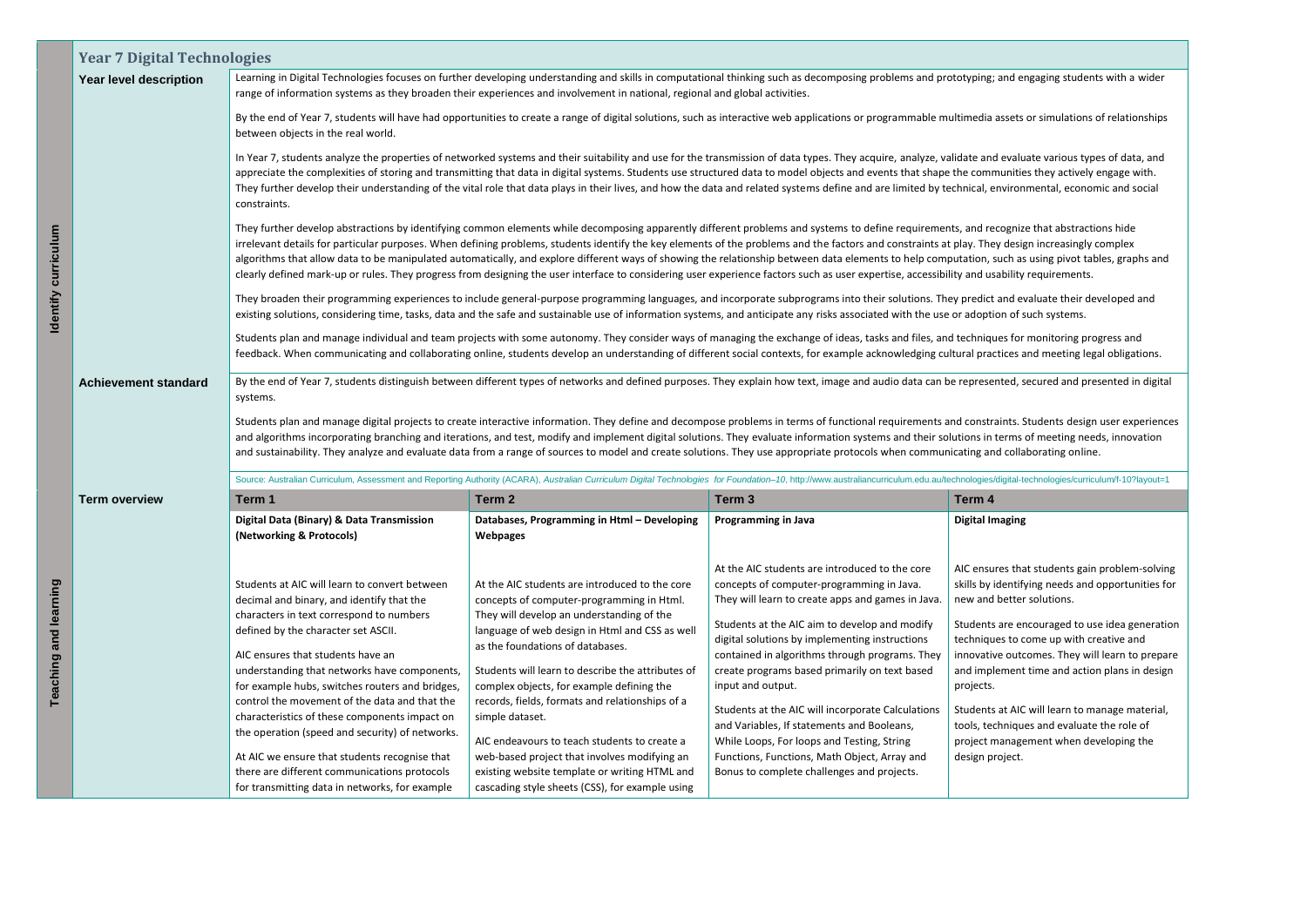

| hypertext transfer protocol (HTTP) is used for                                                                          | web-authoring software and CSS to create a     | AIC empl                                       |
|-------------------------------------------------------------------------------------------------------------------------|------------------------------------------------|------------------------------------------------|
| transferring web page files in a browser, file                                                                          | website that allows customers to interact with | the suita                                      |
| transfer protocol (FTP) is used for sending and                                                                         | an enterprising solution.                      | address t                                      |
| receiving any files over a network and                                                                                  |                                                | optimise                                       |
| transmission control protocol/internet protocol<br>(TCP/IP) s used for controlling file transfers over<br>the internet. |                                                | Students<br>materials<br>develop t<br>safe wor |
|                                                                                                                         |                                                |                                                |

ohasises on experimentation to assess ability of design ideas, refine them to  $a$  the needs and opportunities and e design solutions.

s will take into consideration sustainable Is, tools, techniques and design ideas to , the design projects and demonstrate rk practices.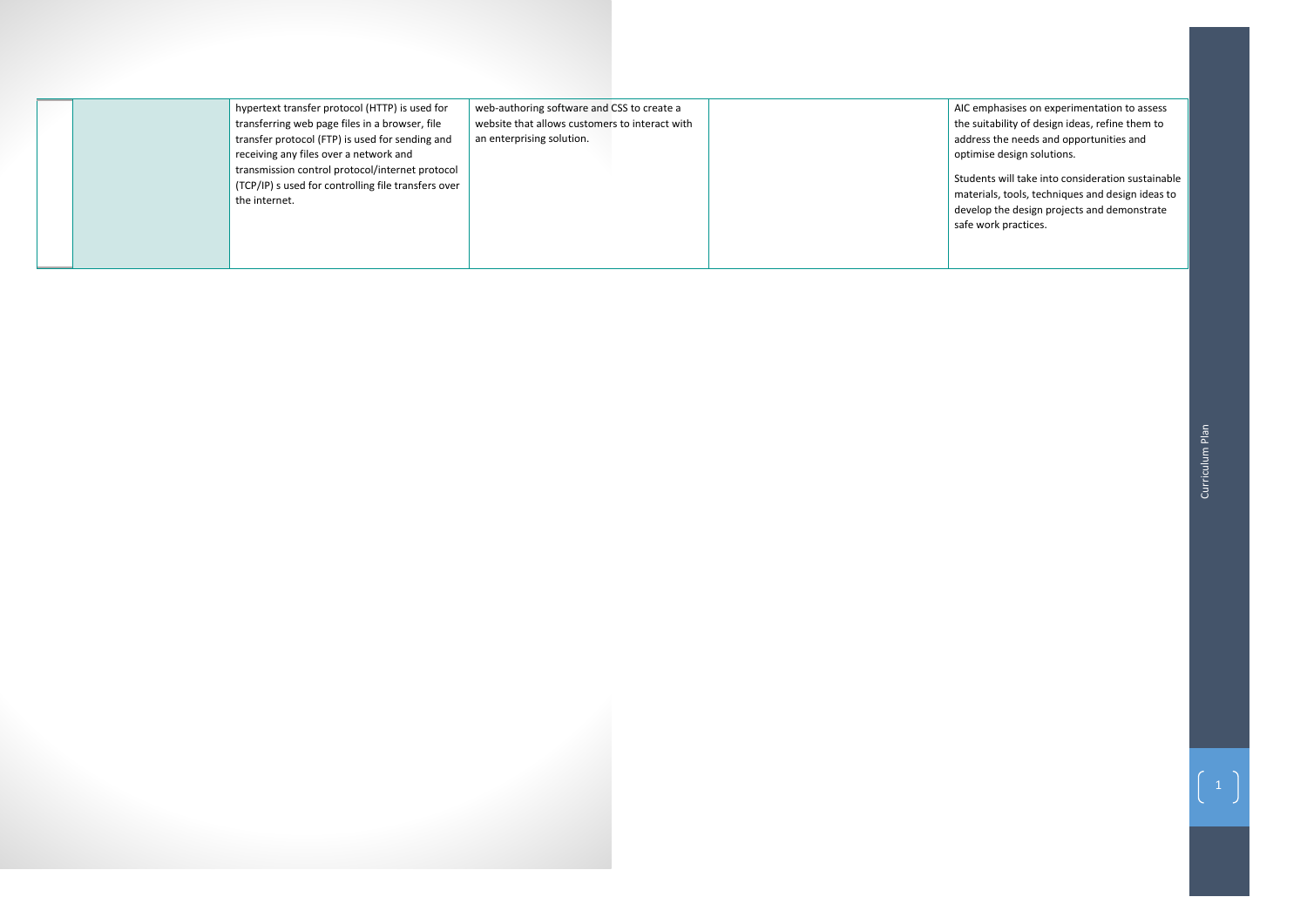| <b>Year 8 Digital Technologies</b> |                                                                                                                                                                                                                                                                                                                                                                                                                                                                                                                                                                                                          |                                                                                                                                                                                                                                                                                                                                                                                                                                                                                                                                                                                                                                                                                |                                                                                                                                                                                                                                                                                                                                                                                                                                                                          |                                                                                                                                                                                              |  |  |
|------------------------------------|----------------------------------------------------------------------------------------------------------------------------------------------------------------------------------------------------------------------------------------------------------------------------------------------------------------------------------------------------------------------------------------------------------------------------------------------------------------------------------------------------------------------------------------------------------------------------------------------------------|--------------------------------------------------------------------------------------------------------------------------------------------------------------------------------------------------------------------------------------------------------------------------------------------------------------------------------------------------------------------------------------------------------------------------------------------------------------------------------------------------------------------------------------------------------------------------------------------------------------------------------------------------------------------------------|--------------------------------------------------------------------------------------------------------------------------------------------------------------------------------------------------------------------------------------------------------------------------------------------------------------------------------------------------------------------------------------------------------------------------------------------------------------------------|----------------------------------------------------------------------------------------------------------------------------------------------------------------------------------------------|--|--|
| Year level description             |                                                                                                                                                                                                                                                                                                                                                                                                                                                                                                                                                                                                          | range of information systems as they broaden their experiences and involvement in national, regional and global activities.                                                                                                                                                                                                                                                                                                                                                                                                                                                                                                                                                    | Learning in Digital Technologies focuses on further developing understanding and skills in computational thinking such as decomposing problems and prototyping                                                                                                                                                                                                                                                                                                           |                                                                                                                                                                                              |  |  |
|                                    | between objects in the real world.                                                                                                                                                                                                                                                                                                                                                                                                                                                                                                                                                                       |                                                                                                                                                                                                                                                                                                                                                                                                                                                                                                                                                                                                                                                                                | By the end of Year 8, students will have had opportunities to create a range of digital solutions, such as interactive web applications or programmable multimedia                                                                                                                                                                                                                                                                                                       |                                                                                                                                                                                              |  |  |
|                                    |                                                                                                                                                                                                                                                                                                                                                                                                                                                                                                                                                                                                          | In Year 8 students further develop abstractions by identifying common elements while decomposing apparently different problems and systems to define requirer<br>hide irrelevant details for particular purposes. When defining problems, students identify the key elements of the problems and the factors and constraints at play<br>algorithms that allow data to be manipulated automatically, and explore different ways of showing the relationship between data elements to help computation,<br>clearly defined mark-up or rules. They progress from designing the user interface to considering user experience factors such as user expertise, accessibility and us |                                                                                                                                                                                                                                                                                                                                                                                                                                                                          |                                                                                                                                                                                              |  |  |
|                                    |                                                                                                                                                                                                                                                                                                                                                                                                                                                                                                                                                                                                          |                                                                                                                                                                                                                                                                                                                                                                                                                                                                                                                                                                                                                                                                                | They broaden their programming experiences to include general-purpose programming languages, and incorporate subprograms into their solutions. They predict<br>existing solutions, considering time, tasks, data and the safe and sustainable use of information systems, and anticipate any risks associated with the use or adopti                                                                                                                                     |                                                                                                                                                                                              |  |  |
|                                    |                                                                                                                                                                                                                                                                                                                                                                                                                                                                                                                                                                                                          |                                                                                                                                                                                                                                                                                                                                                                                                                                                                                                                                                                                                                                                                                | Students plan and manage individual and team projects with some autonomy. They consider ways of managing the exchange of ideas, tasks and files, and technique<br>feedback. When communicating and collaborating online, students develop an understanding of different social contexts, for example acknowledging cultural pra                                                                                                                                          |                                                                                                                                                                                              |  |  |
| <b>Achievement standard</b>        | systems.                                                                                                                                                                                                                                                                                                                                                                                                                                                                                                                                                                                                 |                                                                                                                                                                                                                                                                                                                                                                                                                                                                                                                                                                                                                                                                                | By the end of Year 8, students distinguish between different types of networks and defined purposes. They explain how text, image and audio data can be represe                                                                                                                                                                                                                                                                                                          |                                                                                                                                                                                              |  |  |
|                                    | and algorithms incorporating branching and iterations, and test, modify and implement digital solutions. They evaluate information systems and their solutions in                                                                                                                                                                                                                                                                                                                                                                                                                                        |                                                                                                                                                                                                                                                                                                                                                                                                                                                                                                                                                                                                                                                                                | Students plan and manage digital projects to create interactive information. They define and decompose problems in terms of functional requirements and constr                                                                                                                                                                                                                                                                                                           |                                                                                                                                                                                              |  |  |
|                                    |                                                                                                                                                                                                                                                                                                                                                                                                                                                                                                                                                                                                          |                                                                                                                                                                                                                                                                                                                                                                                                                                                                                                                                                                                                                                                                                | and sustainability. They analyze and evaluate data from a range of sources to model and create solutions. They use appropriate protocols when communicating ar                                                                                                                                                                                                                                                                                                           |                                                                                                                                                                                              |  |  |
|                                    |                                                                                                                                                                                                                                                                                                                                                                                                                                                                                                                                                                                                          |                                                                                                                                                                                                                                                                                                                                                                                                                                                                                                                                                                                                                                                                                | Source: Australian Curriculum, Assessment and Reporting Authority (ACARA), Australian Curriculum Digital Technologies for Foundation-10, http://www.australiancurriculum.edu.au/technologies                                                                                                                                                                                                                                                                             |                                                                                                                                                                                              |  |  |
| <b>Term overview</b>               | Term 1                                                                                                                                                                                                                                                                                                                                                                                                                                                                                                                                                                                                   | Term 2                                                                                                                                                                                                                                                                                                                                                                                                                                                                                                                                                                                                                                                                         | Term <sub>3</sub>                                                                                                                                                                                                                                                                                                                                                                                                                                                        |                                                                                                                                                                                              |  |  |
|                                    | <b>Computational thinking, Programming in</b><br>Python, Control Structures, Game Design and<br>Theory.                                                                                                                                                                                                                                                                                                                                                                                                                                                                                                  | <b>Programming in Java</b>                                                                                                                                                                                                                                                                                                                                                                                                                                                                                                                                                                                                                                                     | Databases, Programming in Html - Developing<br><b>Webpages with CSS</b>                                                                                                                                                                                                                                                                                                                                                                                                  |                                                                                                                                                                                              |  |  |
|                                    | At the AIC students develop an understanding of<br>computational thinking and an introduction to<br>computer-programming in Python. Students will<br>unpack a beloved past time to see beyond the<br>enjoyment factor to the underlying constructs<br>and experiences which cause human enjoyment<br>and interaction.<br>We will ensure that the students at AIC are<br>introduced to the internal, interrelating<br>components of computer-based systems in a<br>social and industrial context.<br>AIC encourages students to examine a variety of<br>systems, build on their design skills and gain an | At the AIC students are introduced to the core<br>concepts of computer-programming in Java.<br>They will learn to create apps and games in Java.<br>Students at the AIC aim to develop and modify<br>digital solutions by implementing instructions<br>contained in algorithms through programs. They<br>create programs based primarily on text based<br>input and output.<br>Students at the AIC will incorporate Calculations<br>and Variables, If statements and Booleans,<br>While Loops, For loops and Testing, String<br>Functions, Functions, Math Object, Array and<br>Bonus to complete challenges and projects.                                                     | At the AIC students are introduced to the core<br>concepts of computer-programming in Html.<br>They will develop an understanding of the<br>language of web design in Html and CSS as well<br>as the foundations of databases.<br>Students will learn to describe the attributes of<br>complex objects, for example defining the records,<br>fields, formats and relationships of a simple<br>dataset.<br>Endeavour<br>AIC endeavours to teach students to create a web- | Term 4<br><b>Digital In</b><br>AIC ensu<br>skills by<br>new and<br><b>Students</b><br>generati<br>and inno<br>prepare<br>design p<br>AIC ensu<br>material<br>of proje<br>design p<br>AIC emp |  |  |



ures that students gain problem-solving identifying needs and opportunities for d better solutions.

ts at AIC are encouraged to use idea ion techniques to come up with creative ovative outcomes. They will learn to e and implement time and action plans in projects.

ures that students learn to manage I, tools, techniques and evaluate the role ect management when developing the project.

phasises on experimentation to assess ability of design ideas, refine them to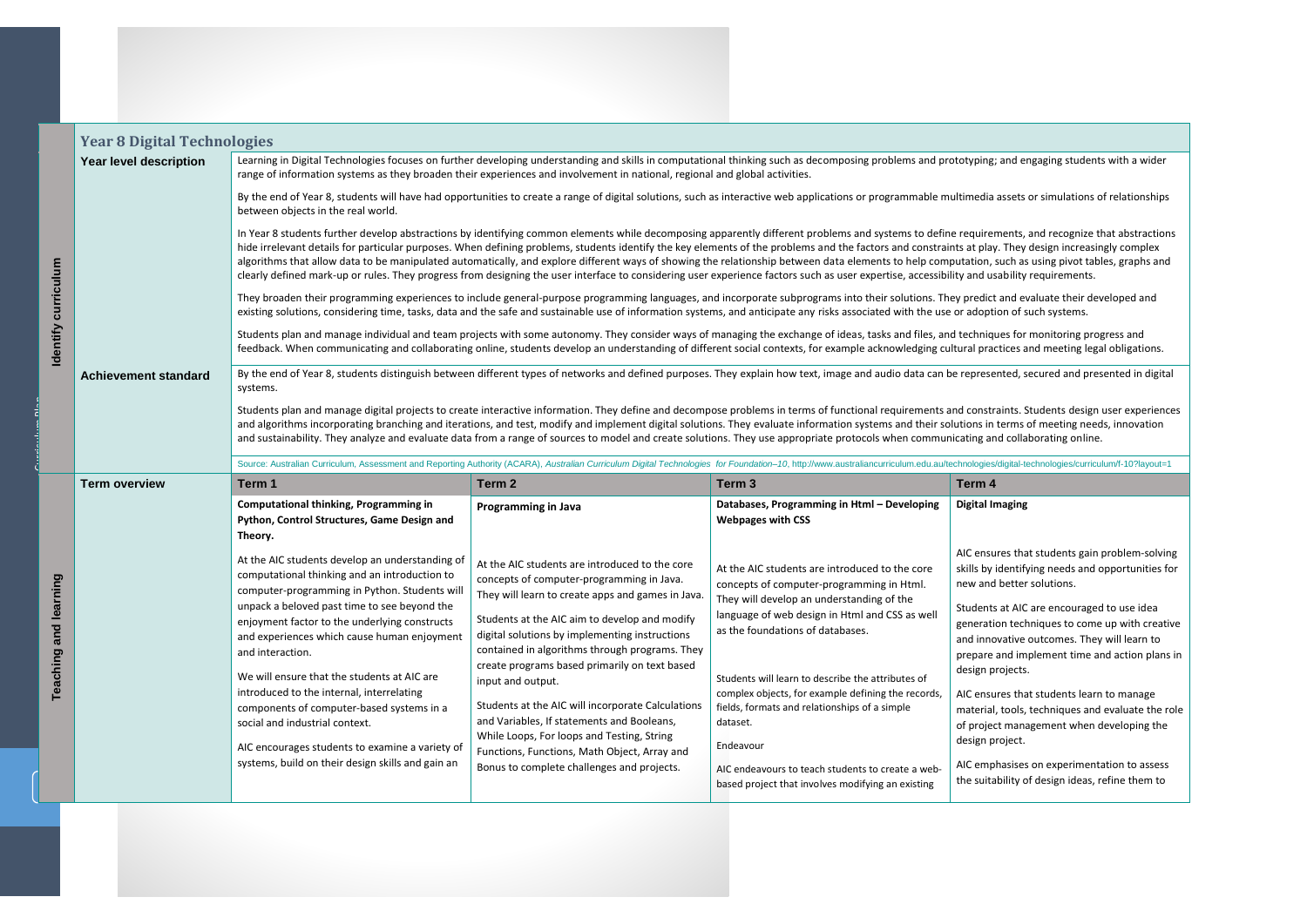



appreciation of how these concepts and technologies are used in industry.

| website template or writing HTML and cascading<br>style sheets (CSS), for example using web-<br>authoring software and CSS to create a website<br>that allows customers to interact with an<br>enterprising solution. | addres<br>optimi<br>Studer<br>materi<br>develo<br>safe w |
|-----------------------------------------------------------------------------------------------------------------------------------------------------------------------------------------------------------------------|----------------------------------------------------------|
|-----------------------------------------------------------------------------------------------------------------------------------------------------------------------------------------------------------------------|----------------------------------------------------------|



ess the needs and opportunities and nise design solutions.

 $\overline{\text{S}}$ nts will take into consideration sustainable rials, tools, techniques and design ideas to op the design projects and demonstrate work practices.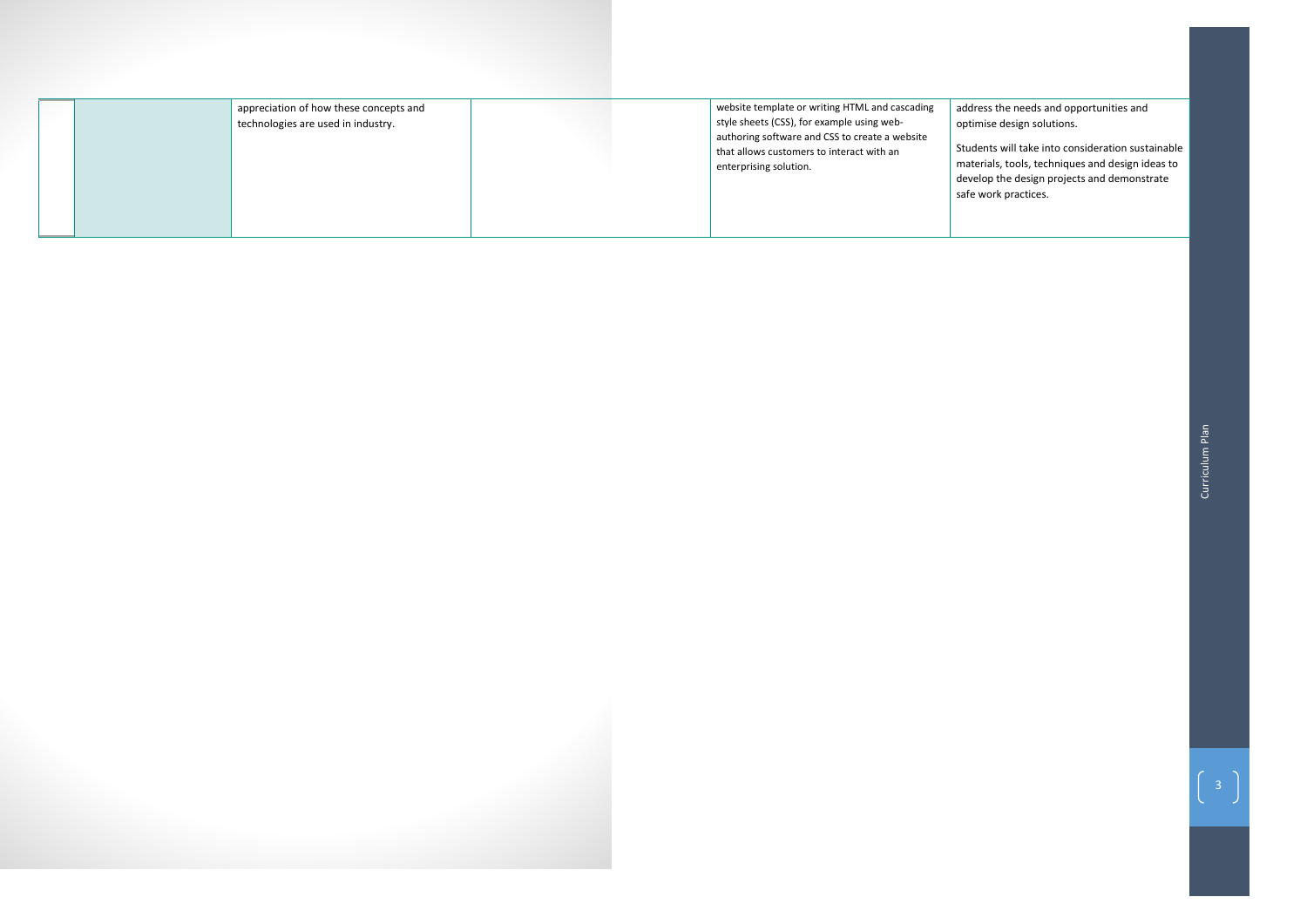**Plems and the use of modular in anderstanding under** 

of various types. They interrogate ntegrity and maintenance purposes.

e simplicity of a model and the

processes. They consolidate their needs. Students develop modular s based on a broad set of criteria and suggest how policies and practices

tainability requirements. When creating en creating interactive solutions for

ithms and data structures involving

ralidating data. Students test

tion and enterprise. They share and is

s/digital-technologies/curriculum/f-10?layout=1

|                                                                                                                                                                                                                                  | <b>Year 9 Digital Technologies</b> |                                                                                                                                                                                                                                                                                                                                                                                                                                                                                                                                                                                                                                                                                                                                                                                                                                                                                                                                                                             |                                                                                                                                                                                                                                                                                                                                                                                                        |                                                                                                                                                                                                                                                                                                                                                                             |                                                                                                                                                                                                                                                                                                                                   |  |
|----------------------------------------------------------------------------------------------------------------------------------------------------------------------------------------------------------------------------------|------------------------------------|-----------------------------------------------------------------------------------------------------------------------------------------------------------------------------------------------------------------------------------------------------------------------------------------------------------------------------------------------------------------------------------------------------------------------------------------------------------------------------------------------------------------------------------------------------------------------------------------------------------------------------------------------------------------------------------------------------------------------------------------------------------------------------------------------------------------------------------------------------------------------------------------------------------------------------------------------------------------------------|--------------------------------------------------------------------------------------------------------------------------------------------------------------------------------------------------------------------------------------------------------------------------------------------------------------------------------------------------------------------------------------------------------|-----------------------------------------------------------------------------------------------------------------------------------------------------------------------------------------------------------------------------------------------------------------------------------------------------------------------------------------------------------------------------|-----------------------------------------------------------------------------------------------------------------------------------------------------------------------------------------------------------------------------------------------------------------------------------------------------------------------------------|--|
|                                                                                                                                                                                                                                  | Year level description             | Learning in Digital Technologies focuses on further developing understanding and skills in computational thinking such as precisely and accurately describing problems and the use of mo<br>approaches to solutions. It also focuses on engaging students with specialised learning in preparation for vocational training or learning in the senior secondary years.                                                                                                                                                                                                                                                                                                                                                                                                                                                                                                                                                                                                       |                                                                                                                                                                                                                                                                                                                                                                                                        |                                                                                                                                                                                                                                                                                                                                                                             |                                                                                                                                                                                                                                                                                                                                   |  |
|                                                                                                                                                                                                                                  |                                    | By the end of Year 9, students will have had opportunities to analyse problems and design, implement and evaluate a range of digital solutions, such as simulations.                                                                                                                                                                                                                                                                                                                                                                                                                                                                                                                                                                                                                                                                                                                                                                                                        |                                                                                                                                                                                                                                                                                                                                                                                                        |                                                                                                                                                                                                                                                                                                                                                                             |                                                                                                                                                                                                                                                                                                                                   |  |
|                                                                                                                                                                                                                                  |                                    | In Year 9 students consider how human interaction with networked systems introduces complexities surrounding access to, and the security and privacy of, data of various types. They in<br>security practices and techniques used to compress data, and learn about the importance of separating content, presentation and behavioral elements for data integrity and maintenance                                                                                                                                                                                                                                                                                                                                                                                                                                                                                                                                                                                           |                                                                                                                                                                                                                                                                                                                                                                                                        |                                                                                                                                                                                                                                                                                                                                                                             |                                                                                                                                                                                                                                                                                                                                   |  |
|                                                                                                                                                                                                                                  |                                    |                                                                                                                                                                                                                                                                                                                                                                                                                                                                                                                                                                                                                                                                                                                                                                                                                                                                                                                                                                             | Students explore how bias can impact the results and value of data collection methods and they use structured data to analyze, visualize, model and evaluate objects and events.                                                                                                                                                                                                                       |                                                                                                                                                                                                                                                                                                                                                                             |                                                                                                                                                                                                                                                                                                                                   |  |
| They learn how to develop multilevel abstractions, identify standard elements such as searching and sorting in algorithms, and explore the trade-offs between the simplicity of a model a<br>faithfulness of its representation. |                                    |                                                                                                                                                                                                                                                                                                                                                                                                                                                                                                                                                                                                                                                                                                                                                                                                                                                                                                                                                                             |                                                                                                                                                                                                                                                                                                                                                                                                        |                                                                                                                                                                                                                                                                                                                                                                             |                                                                                                                                                                                                                                                                                                                                   |  |
| Identify curriculum                                                                                                                                                                                                              |                                    | When defining problems students consider the functional and non-functional requirements of a solution through interacting with clients and regularly reviewing processes. They consolic<br>algorithmic design skills to incorporate testing and review, and further develop their understanding of the user experience to incorporate a wider variety of user needs. Students develop<br>solutions to complex problems using an object-oriented programming language where appropriate, and evaluate their solutions and existing information systems based on a broad set o<br>including connections to existing policies and their enterprise potential. They consider the privacy and security implications of how data are used and controlled, and suggest how policie<br>can be improved to ensure the sustainability and safety of information systems.                                                                                                              |                                                                                                                                                                                                                                                                                                                                                                                                        |                                                                                                                                                                                                                                                                                                                                                                             |                                                                                                                                                                                                                                                                                                                                   |  |
|                                                                                                                                                                                                                                  |                                    | Students progressively become more skilled at identifying the steps involved in planning solutions and developing detailed plans that are mindful of risks and sustainability requirements<br>solutions, both individually and collaboratively, students comply with legal obligations, particularly with respect to the ownership of information, and when creating interactive<br>sharing in online environments.                                                                                                                                                                                                                                                                                                                                                                                                                                                                                                                                                         |                                                                                                                                                                                                                                                                                                                                                                                                        |                                                                                                                                                                                                                                                                                                                                                                             |                                                                                                                                                                                                                                                                                                                                   |  |
|                                                                                                                                                                                                                                  | <b>Achievement standard</b>        | By the end of Year 9, students explain the control and management of networked digital systems and the security implications of the interaction between hardware, software and users.                                                                                                                                                                                                                                                                                                                                                                                                                                                                                                                                                                                                                                                                                                                                                                                       |                                                                                                                                                                                                                                                                                                                                                                                                        |                                                                                                                                                                                                                                                                                                                                                                             |                                                                                                                                                                                                                                                                                                                                   |  |
|                                                                                                                                                                                                                                  |                                    | They explain simple data compression, and why content data are separated from presentation.<br>Students plan and manage digital projects using an iterative approach. They define and decompose complex problems in terms of functional and non-functional requirements.<br>Students design and evaluate user experiences and algorithms. They design and implement modular programs, including an object-oriented program, using algorithms and data structure<br>modular functions that reflect the relationships of real-world data and data entities. They take account of privacy and security requirements when selecting and validating data. Students<br>and predict results and implement digital solutions. They evaluate information systems and their solutions in terms of risk, sustainability and potential for innovation and enterprise. The<br>collaborate online, establishing protocols for the use, transmission and maintenance of data and projects. |                                                                                                                                                                                                                                                                                                                                                                                                        |                                                                                                                                                                                                                                                                                                                                                                             |                                                                                                                                                                                                                                                                                                                                   |  |
|                                                                                                                                                                                                                                  |                                    |                                                                                                                                                                                                                                                                                                                                                                                                                                                                                                                                                                                                                                                                                                                                                                                                                                                                                                                                                                             | Source: Australian Curriculum, Assessment and Reporting Authority (ACARA), Australian Curriculum Digital Technologies for Foundation-10, http://www.australiancurriculum.edu.au/technologies/digital-technologies/curricul                                                                                                                                                                             |                                                                                                                                                                                                                                                                                                                                                                             |                                                                                                                                                                                                                                                                                                                                   |  |
|                                                                                                                                                                                                                                  | Term overview                      | Term 1                                                                                                                                                                                                                                                                                                                                                                                                                                                                                                                                                                                                                                                                                                                                                                                                                                                                                                                                                                      | $\sqrt{1}$ Term 2                                                                                                                                                                                                                                                                                                                                                                                      | Term 3                                                                                                                                                                                                                                                                                                                                                                      | Term 4                                                                                                                                                                                                                                                                                                                            |  |
|                                                                                                                                                                                                                                  |                                    | The World Wide Web                                                                                                                                                                                                                                                                                                                                                                                                                                                                                                                                                                                                                                                                                                                                                                                                                                                                                                                                                          | Databases, Programming in Html - Developing<br><b>Webpages Expert</b>                                                                                                                                                                                                                                                                                                                                  | <b>Programming in Java Advanced</b>                                                                                                                                                                                                                                                                                                                                         | <b>Digital Imaging</b>                                                                                                                                                                                                                                                                                                            |  |
| Teaching and learning                                                                                                                                                                                                            |                                    | AIC emphasises on teaching the fundamentals<br>of world wide web. Students will discriminate<br>between the various forms used for presenting<br>information to suit a particular audience.<br>Students at AIC will identify and discuss ways<br>information can be presented and interpreted,<br>noting bias, selection and emphasis in printed<br>and non-printed texts.                                                                                                                                                                                                                                                                                                                                                                                                                                                                                                                                                                                                  | At the AIC students are introduced to the core<br>concepts of computer-programming in Html.<br>They will develop an understanding of the<br>language of web design in Html and CSS as well<br>as the foundations of databases.<br>Students will learn to describe the attributes of<br>complex objects, for example defining the<br>records, fields, formats and relationships of a<br>simple dataset. | At the AIC students are introduced to the core<br>concepts of computer-programming in Java.<br>They will learn to create apps and games in Java.<br>Students at the AIC aim to develop and modify<br>digital solutions by implementing instructions<br>contained in algorithms through programs. They<br>create programs based primarily on text based<br>input and output. | AIC ensures that students gain p<br>skills by identifying needs and o<br>new and better solutions.<br>Students at AIC are encouraged<br>generation techniques to come<br>and innovative outcomes. They<br>prepare and implement time ar<br>design projects.<br>AIC ensures that students learn<br>material, tools, techniques and |  |
|                                                                                                                                                                                                                                  |                                    |                                                                                                                                                                                                                                                                                                                                                                                                                                                                                                                                                                                                                                                                                                                                                                                                                                                                                                                                                                             | Endeavour                                                                                                                                                                                                                                                                                                                                                                                              |                                                                                                                                                                                                                                                                                                                                                                             |                                                                                                                                                                                                                                                                                                                                   |  |

# **Digital Imaging**

ures that students gain problem-solving identifying needs and opportunities for better solutions.

ts at AIC are encouraged to use idea ion techniques to come up with creative ovative outcomes. They will learn to e and implement time and action plans in projects.

ures that students learn to manage l, tools, techniques and evaluate the role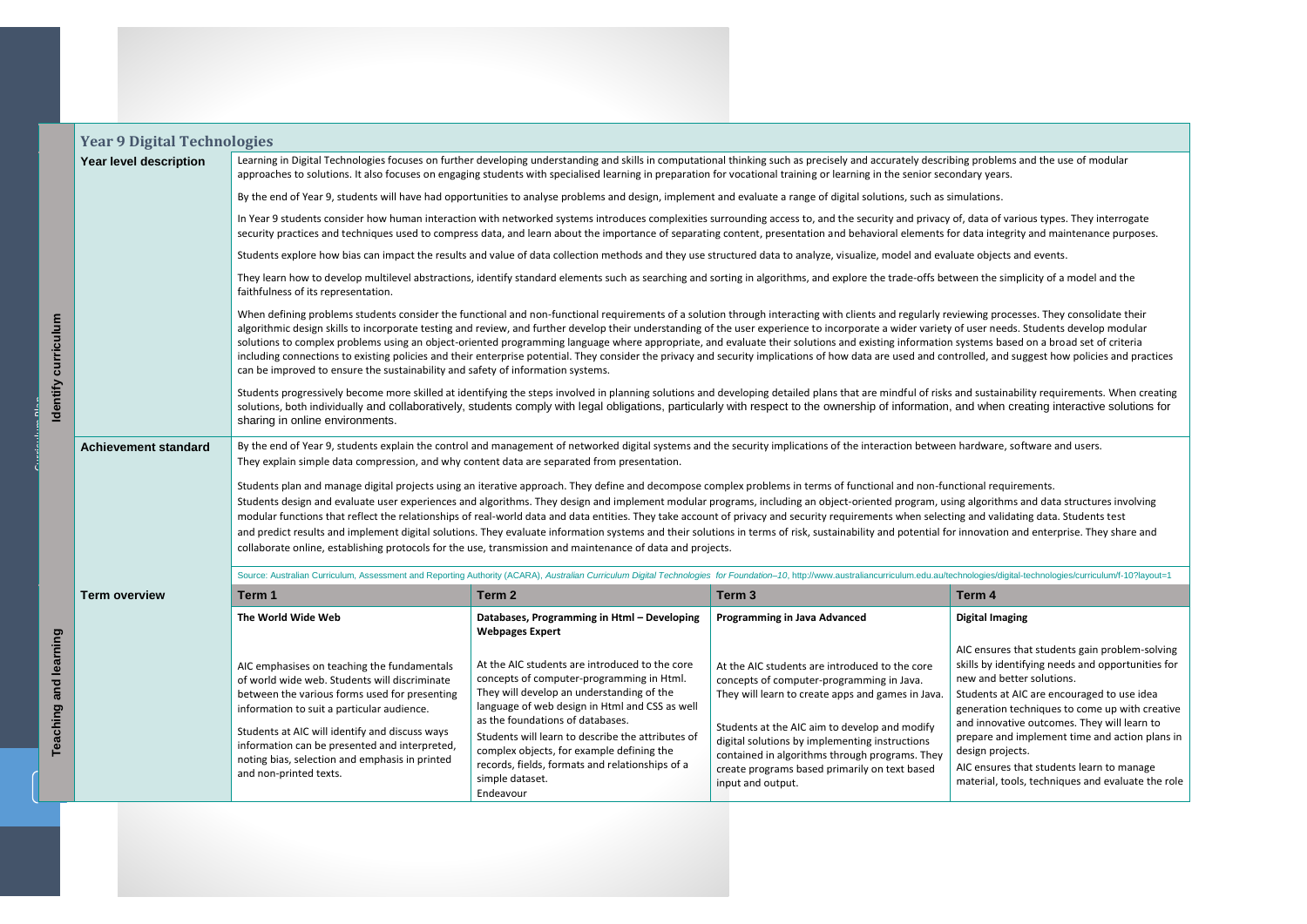

AIC ensures that students question the validity of the data and accessibility of the information for a common user. AIC encourages students to operate complex software systems safely and responsibly for the benefit of their tasks.

Students will record, assess and reflect on their own effectiveness and that of the processes and systems they use in designing a web page.

AIC endeavours to teach students to create a web-based project that involves modifying an existing website template or writing HTML and cascading style sheets (CSS), for example using web-authoring software and CSS to create a website that allows customers to interact with an enterprising solution.

Students at the AIC will incorporate Calculations and Variables, If statements and Booleans, While Loops, For loops and Testing, String Functions, Functions, Math Object, Array and Bonus to complete challenges and projects.



of project management when developing the design project.

AIC emphasises on experimentation to assess the suitability of design ideas, refine them to address the needs and opportunities and optimise design solutions.

Students will take into consideration sustainable materials, tools, techniques and design ideas to develop the design projects and demonstrate safe work practices.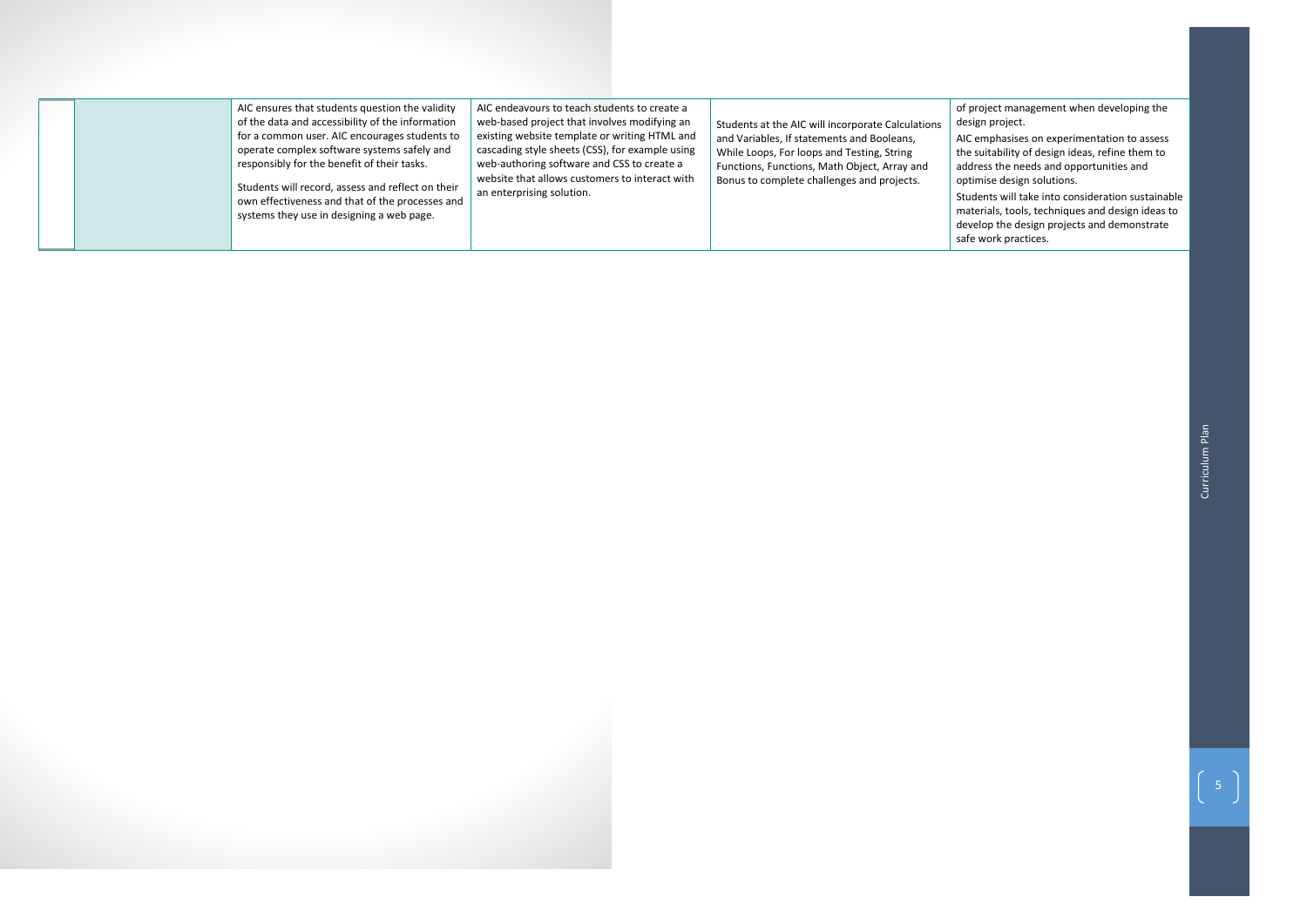# Upper school

Students in upper school may choose one or more of the following:

# APPLIED INFORMATION TECHNOLOGY

# **Unit 1 ATAR AIT**

Unit 1 – Media information and communication technologies

This unit focuses on the use of digital technologies to create and manipulate digital media. Students use a range of applications to create visual and audio communications. They examine trends in digital media transmissions and implications arising from the use of these technologies.

# **Unit 2 ATAR AIT**

Unit 2 – Digital technologies in business

This unit focuses on the skills, principles and practices associated with various types of documents and communications. Students identify the components and configuration of networks to meet the needs of a business. They design digital solutions for clients, being mindful of the various impacts of technologies within legal, ethical and social boundaries.

**Prerequisites:** At least High C in Digital Technologies Year 9 (60%)

The above units will lead to ATAR Units 3 & 4 in Y.12.

# **Unit 3 ATAR AIT**

Unit 3 – Evolving digital technologies

This unit focuses on the use of applications to create, modify, manipulate, use and/or manage technologies. Students consider the nature and impact of technological change and the effect this has when creating products for a particular purpose and audience.

### **Unit 4 ATAR AIT**

Unit 4 – Digital technologies within a global society

This unit focuses on the production of a digital solution for a particular client. Students undertake the management of data and develop an appreciation of the social, ethical and legal impacts of digital technologies within a global community.product and understand the social and legal implications, and the impact of its use in industry.

There are WACE exams for all ATAR Units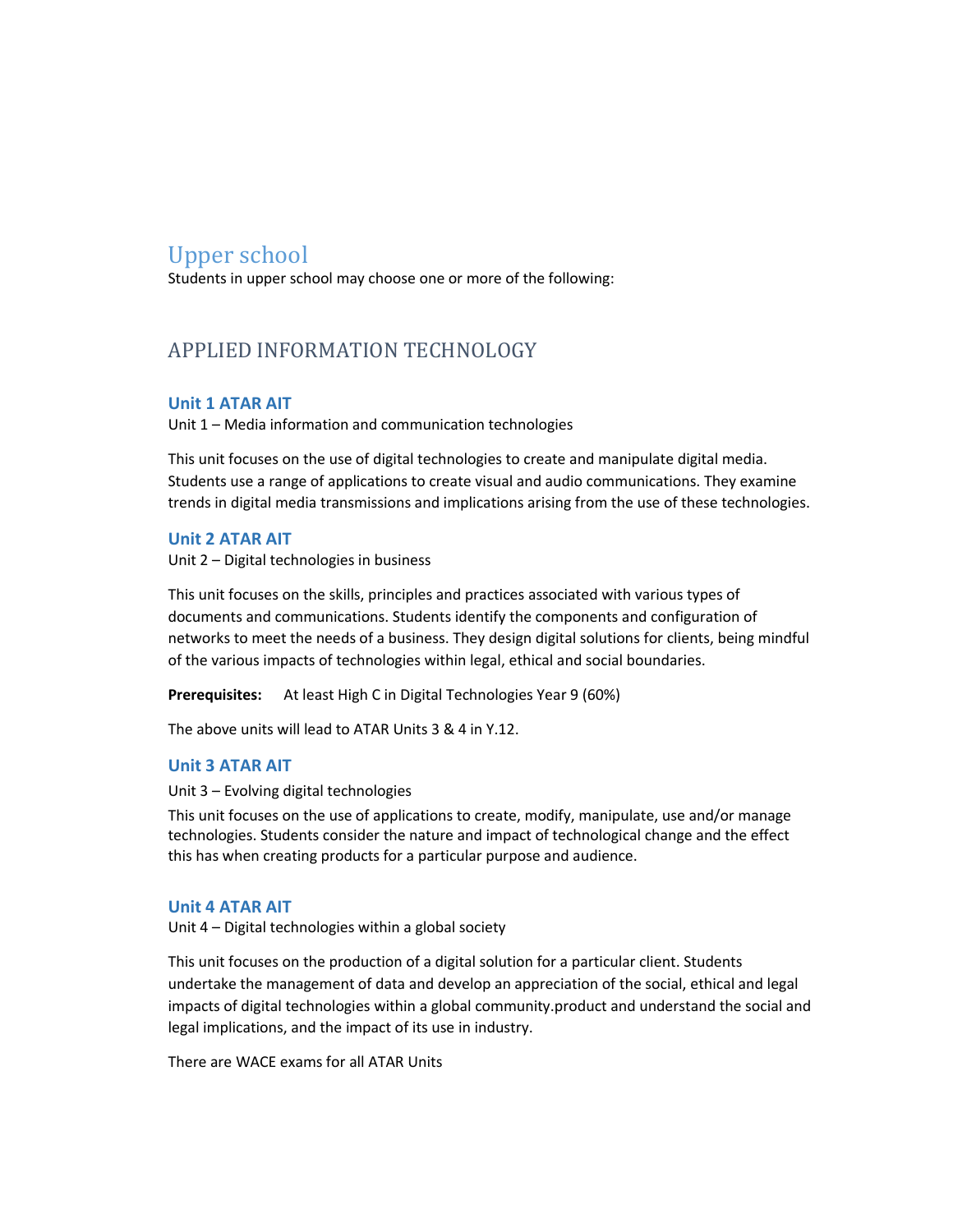**Prerequisites:** For Unit 3 and 4: Pass grade in Applied Information Technology ATAR Unit 1 and 2 (50%)

# COMPUTER SCIENCE

### **Unit 1 ATAR CSC**

Unit 1 – Developing computer-based systems and producing spreadsheet and database solutions

The focus for this unit is developing computer-based systems and producing spreadsheet and database solutions. Students are introduced to the internal, interrelating components of computer-based systems in an industry context. They examine a variety of systems, build on their spreadsheet and database skills and gain an appreciation of how these concepts and technologies are used in industry.

### **Unit 2 ATAR CSC**

Unit 2 – Developing computer-based systems solutions and communications

The focus for this unit is developing computer-based systems solutions and communications. Students are introduced to networking concepts, as applied to industry. Through the use of algorithms, students develop programming skills. They create solutions exploring the ethical, legal and societal implications of industry-based applications.**Unit 2BCSC** 

The focus for this unit is developing database and communication systems solutions. Students are introduced to networking concepts, as applied to industry. They examine a variety of systems, build on database and internet skills and gain an appreciation of how databases and internet, and communication technologies are used in industry.

**Prerequisites:** At least High C in Digital Technologies Year 9 (60%)

**Prerequisites:** At least High C in Mathematics Year 10 (60%)

The above units lead to ATAR Units 3 & 4 Computer Science in Y12.

### **Unit 3 ATAR CSC**

Unit 3 – Design and development of computer-based systems and database solutions

In this unit, students understand the design concepts and tools used to develop relational database systems. They consider the complex interactions between users, developers, the law, ethics and society when computer systems are used and developed.

### **Unit 4 ATAR CSC**

Unit 4 – Design and development of communication systems and software solutions

In this unit, students gain the knowledge and skills to create software. They use algorithms and structured programming to design and implement software solutions for a range of problems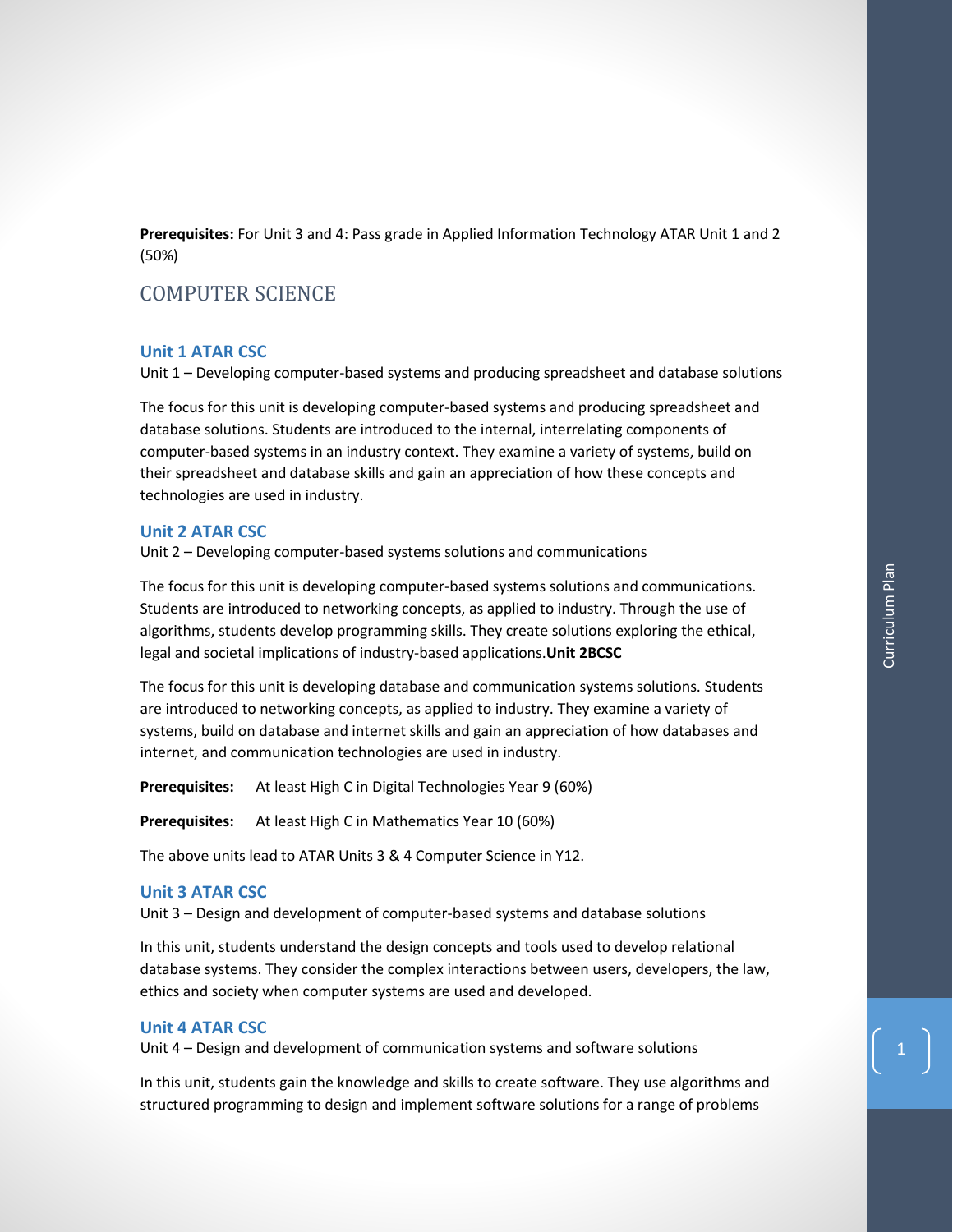using the Software Development Cycle. Students examine attitudes and values that lead to the creation and use of computer-based systems and their effect on society. Students consider networks, communication systems, including security and protocols.

**Prerequisites:** For Unit 3 and 4: Pass grade in Computer Science ATAR Unit 1 and 2 (50%)

# MATERIALS DESIGN AND TECHNOLOGY GENERAL

# **Unit 1**

Students interact with a variety of items that have been specifically designed to meet certain needs. Students are introduced to the fundamentals of design. They learn to communicate various aspects of the technology process by constructing what they design.

## **Unit 2**

Students interact with products designed for a specific market. They use a range of techniques to gather information about existing products and apply the fundamentals of design. Students learn to conceptualise and communicate their ideas and various aspects of the design process within the context of constructing what they design.

### **Unit 3**

Students develop an understanding of the elements and fundamentals of design and consider human factors involved in the design, production and use of their projects. They develop creative thinking strategies and work on design projects within specified constraints. Students learn about the classification and properties of a variety of materials and make appropriate materials selection for design needs.

### **Unit 4**

Students learn about the nature of designing for a client, target audience or market. Students apply an understanding of the elements and fundamentals of design and consider human factors involved in their design projects. Students learn about the nature, properties and environmental impacts related to a variety of materials and production techniques. They develop creative thinking strategies, work on design projects within specified constraints and consider the environmental impacts of recycling of materials.

### **Pre-requisites: Category 2 OLNA and competent in VET IT in Year 10**

**Have external set tasks from SCSA in Year 12**